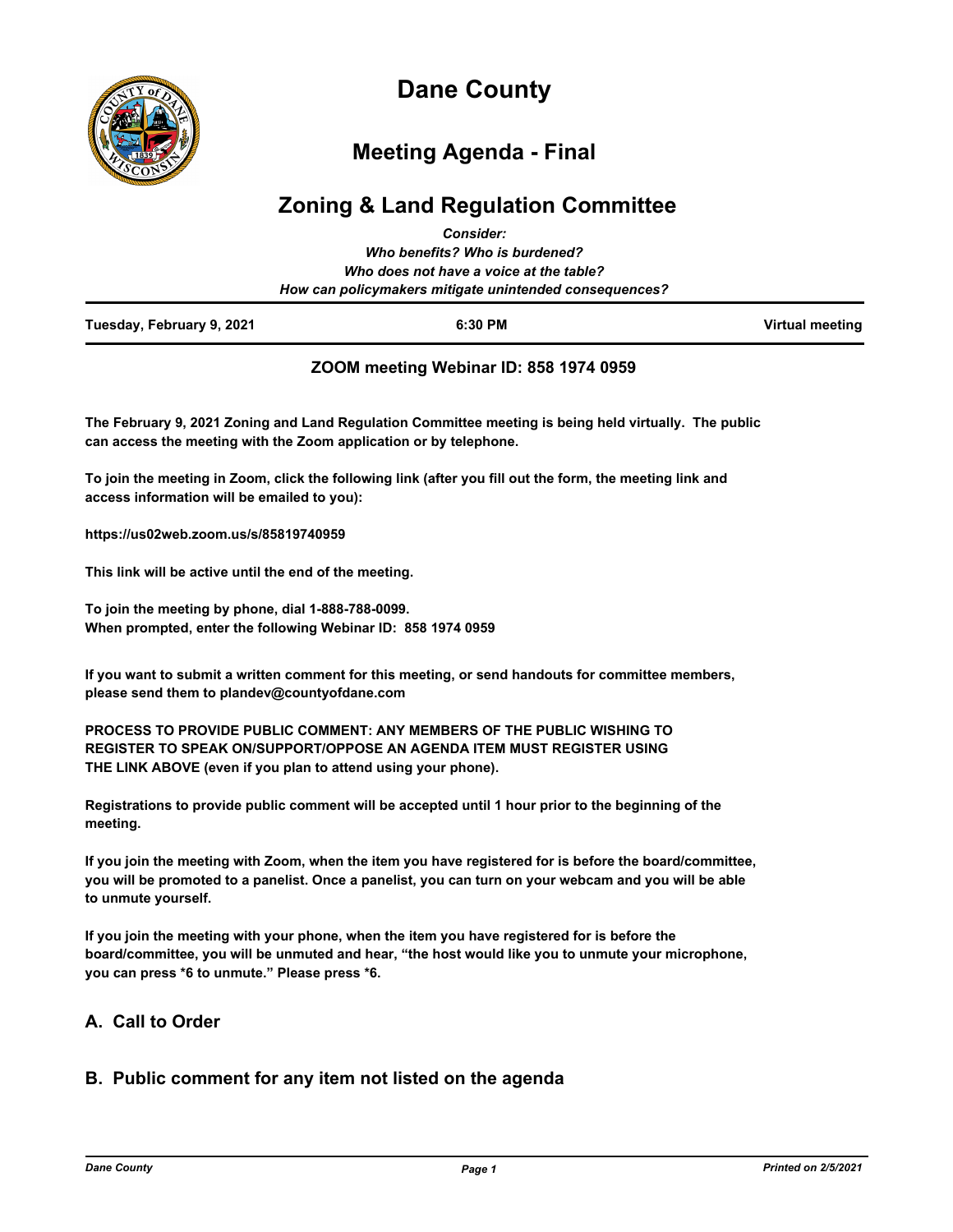## **C. Consideration of Minutes**

[2020 MIN-420](http://dane.legistar.com/gateway.aspx?m=l&id=/matter.aspx?key=19308) Minutes of the January 26, 2021 Zoning and Land Regulation Committee meeting

*Attachments:* [1-26-21 ZLR public hearing meeting minutes.pdf](http://dane.legistar.com/gateway.aspx?M=F&ID=214a2297-3d16-437d-acda-2907347e9544.pdf)

#### **D. Zoning Map Amendments and Conditional Use Permits from previous meetings**

[11571](http://dane.legistar.com/gateway.aspx?m=l&id=/matter.aspx?key=17624) PETITION: REZONE 11571 APPLICANT: REISOP FARMS LLC LOCATION: SOUTH OF 5408 LANGER ROAD, SECTION 20, TOWN OF MEDINA CHANGE FROM: FP-35 Farmland Preservation District TO RR-4 Rural Residential District, FP-35 Farmland Preservation District TO RR-2 Rural Residential District REASON: creating 3 residential lots with a shared access

[11571 Staff Update](http://dane.legistar.com/gateway.aspx?M=F&ID=ba3c9462-c6bf-4413-be46-7d8e1cef5608.pdf) *Attachments:*

[11571 Town.pdf](http://dane.legistar.com/gateway.aspx?M=F&ID=75afcfd1-e3d6-43a0-856e-806e34dcf9c7.pdf)

[11571 Density.pdf](http://dane.legistar.com/gateway.aspx?M=F&ID=263db0ac-b640-4926-9a80-85d01ffe7d27.pdf)

[11571 Map](http://dane.legistar.com/gateway.aspx?M=F&ID=69175183-9679-49de-bf74-d33895a26c1f.pdf)

[11571 APP](http://dane.legistar.com/gateway.aspx?M=F&ID=d504eab8-8000-45bd-ad22-70cef4dee00c.pdf)

[Medina Animal Unit Restrictions](http://dane.legistar.com/gateway.aspx?M=F&ID=df3e0c1e-8ec1-4ef5-9b6f-0adf4c06b986.pdf)

#### *Legislative History*

7/28/20 Zoning & Land Regulation **Committee** postponed to the Zoning & Land Regulation Committee A motion was made by Kiefer, seconded by Doolan, to postpone action on the petition due to public opposition. The motion carried, 5-0. Passed

[11621](http://dane.legistar.com/gateway.aspx?m=l&id=/matter.aspx?key=18543) PETITION: REZONE 11621 APPLICANT: 4 D FARMS LLC LOCATION: 5379 COUNTY HWY V, SECTION 22, TOWN OF VIENNA CHANGE FROM: RM-16 Rural Mixed-Use District TO TFR-08 Two Family Residential District REASON: separating existing residence (duplex) from the farmland

[11621 Staff update memo 2\\_2\\_2021](http://dane.legistar.com/gateway.aspx?M=F&ID=d50a8f92-7ffc-41a7-9903-d9f479748cde.pdf) *Attachments:*

[11621 Staff Report](http://dane.legistar.com/gateway.aspx?M=F&ID=0851f488-65c7-4e05-8f1c-2c791b62df54.pdf) [11621 Town](http://dane.legistar.com/gateway.aspx?M=F&ID=b8f21797-807f-4047-a5b5-869368782d15.pdf) [11621 Density](http://dane.legistar.com/gateway.aspx?M=F&ID=dfd86334-f712-4e79-a604-3f6971b1e2f8.pdf) [11621 App.pdf](http://dane.legistar.com/gateway.aspx?M=F&ID=0bb02d85-2bc6-4481-96af-4db2b0ebb852.pdf) [11621 Map.pdf](http://dane.legistar.com/gateway.aspx?M=F&ID=6e73a1a3-464b-41b2-8b66-86167876a563.pdf)

#### *Legislative History*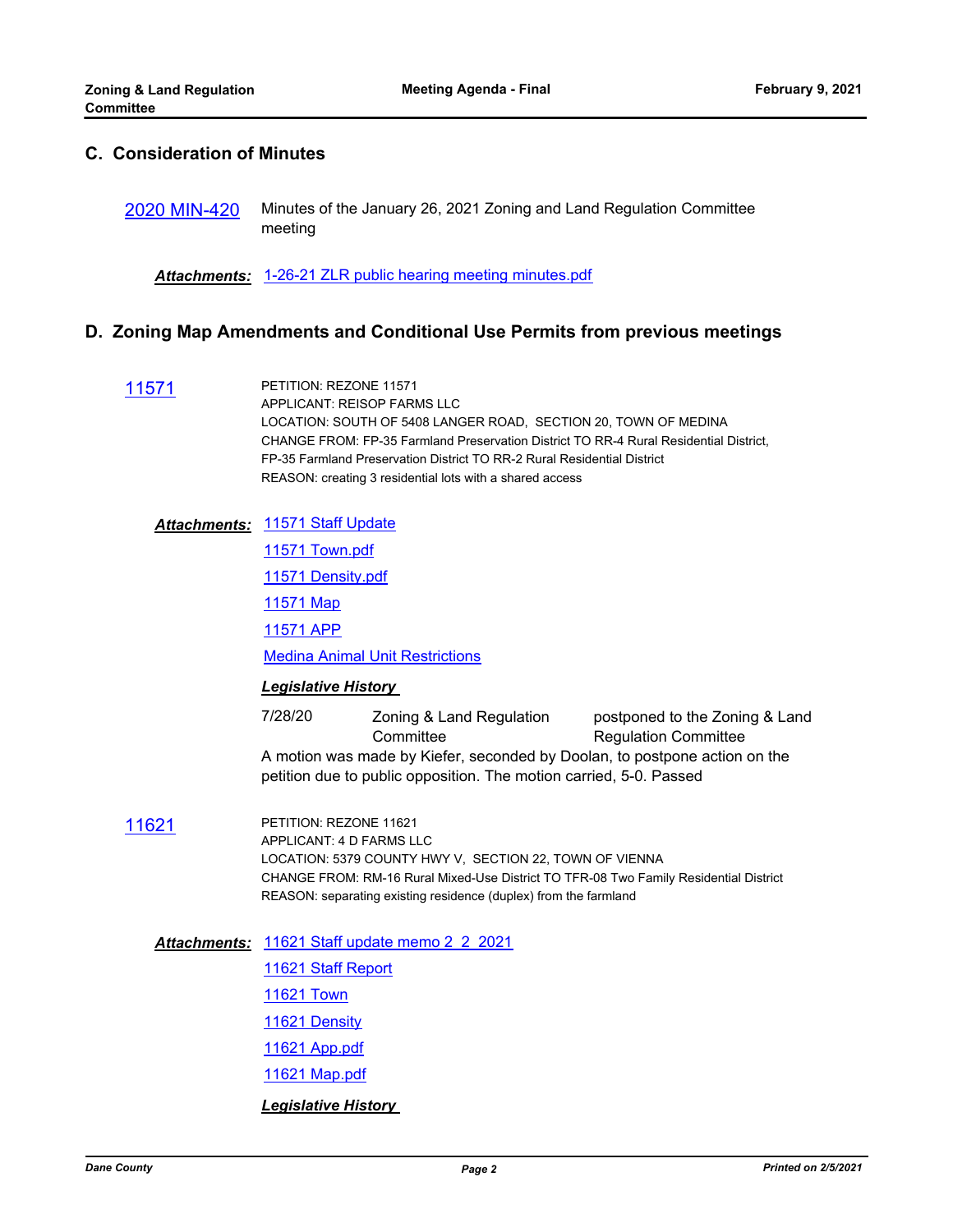| <u> 11634</u>       | 12/22/20<br>vote: 5-0. Passed<br>PETITION: REZONE 11634                                                                                                                                                                                                                           | Zoning & Land Regulation<br>Committee<br>A motion was made by KIEFER, seconded by DOOLAN, to postpone the<br>zoning petition due to public opposition. The motion carried by the following                                                                                                                                      | postponed to the Zoning & Land<br><b>Regulation Committee</b> |  |  |
|---------------------|-----------------------------------------------------------------------------------------------------------------------------------------------------------------------------------------------------------------------------------------------------------------------------------|---------------------------------------------------------------------------------------------------------------------------------------------------------------------------------------------------------------------------------------------------------------------------------------------------------------------------------|---------------------------------------------------------------|--|--|
|                     |                                                                                                                                                                                                                                                                                   | APPLICANT: KRANTZ REAL ESTATE LLC<br>LOCATION: 2650 N NINE MOUND ROAD, SECTION 16, TOWN OF VERONA<br>CHANGE FROM: LC Limited Commercial District TO GC General Commercial District<br>REASON: changing zoning district to allow for an additional building to be constructed for an<br>existing electrical contracting business |                                                               |  |  |
| <b>Attachments:</b> | 11634 Staff Update.pdf                                                                                                                                                                                                                                                            |                                                                                                                                                                                                                                                                                                                                 |                                                               |  |  |
|                     | 11634 Prelim Plans.pdf                                                                                                                                                                                                                                                            |                                                                                                                                                                                                                                                                                                                                 |                                                               |  |  |
|                     | 11634 Town.pdf<br>11634 Letters of opposition.pdf<br>11634 Map<br>11634 APP.pdf                                                                                                                                                                                                   |                                                                                                                                                                                                                                                                                                                                 |                                                               |  |  |
|                     |                                                                                                                                                                                                                                                                                   |                                                                                                                                                                                                                                                                                                                                 |                                                               |  |  |
|                     |                                                                                                                                                                                                                                                                                   |                                                                                                                                                                                                                                                                                                                                 |                                                               |  |  |
|                     |                                                                                                                                                                                                                                                                                   |                                                                                                                                                                                                                                                                                                                                 |                                                               |  |  |
|                     | <b>Legislative History</b>                                                                                                                                                                                                                                                        |                                                                                                                                                                                                                                                                                                                                 |                                                               |  |  |
|                     | 1/26/21                                                                                                                                                                                                                                                                           | Zoning & Land Regulation<br>Committee<br>A motion was made by KIEFER, seconded by SMITH, to postpone action due to<br>public opposition. The motion carried by the following vote: 4-0. Passed                                                                                                                                  | postponed to the Zoning & Land<br><b>Regulation Committee</b> |  |  |
| 11640               | PETITION: REZONE 11640<br>APPLICANT: DANFORTH REV TR, MARILYN J<br>LOCATION: 10317 COUNTY HIGHWAY Y, SECTION 28, TOWN OF MAZOMANIE<br>CHANGE FROM: RR-4 Rural Residential District TO RR-2 Rural Residential District<br>REASON: divide an existing residential lot into two lots |                                                                                                                                                                                                                                                                                                                                 |                                                               |  |  |
|                     | Attachments: 11640 Staff Update.pdf                                                                                                                                                                                                                                               |                                                                                                                                                                                                                                                                                                                                 |                                                               |  |  |
|                     |                                                                                                                                                                                                                                                                                   | 11640 Feb 3rd Inspection Report.pdf                                                                                                                                                                                                                                                                                             |                                                               |  |  |
|                     | 11640 Town<br>Notice of Violation - 10317 CTH Y.pdf                                                                                                                                                                                                                               |                                                                                                                                                                                                                                                                                                                                 |                                                               |  |  |
|                     |                                                                                                                                                                                                                                                                                   |                                                                                                                                                                                                                                                                                                                                 |                                                               |  |  |
|                     | 11640 Map                                                                                                                                                                                                                                                                         |                                                                                                                                                                                                                                                                                                                                 |                                                               |  |  |
|                     | 11640 APP                                                                                                                                                                                                                                                                         |                                                                                                                                                                                                                                                                                                                                 |                                                               |  |  |
|                     |                                                                                                                                                                                                                                                                                   | <b>Legislative History</b>                                                                                                                                                                                                                                                                                                      |                                                               |  |  |
|                     | 1/26/21                                                                                                                                                                                                                                                                           | Zoning & Land Regulation<br>Committee<br>A motion was made by PETERS, seconded by SMITH, postpone action until                                                                                                                                                                                                                  | postponed to the Zoning & Land<br><b>Regulation Committee</b> |  |  |

February 9th due to pending zoning violation. The motion carried by the following vote: 4-0. Passed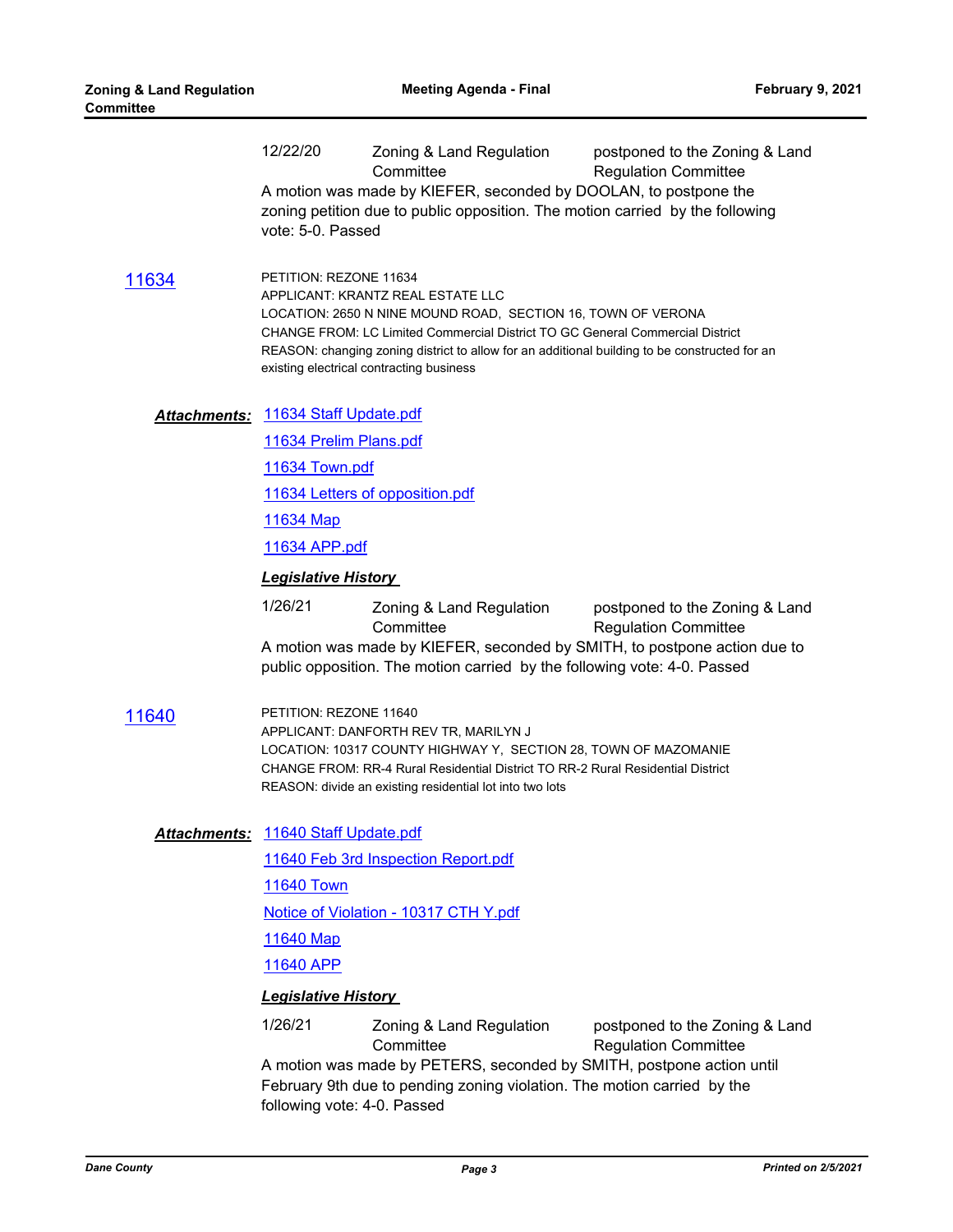| <b>CUP 2510</b> | Review Public Comment Summary Report                    |
|-----------------|---------------------------------------------------------|
|                 | PETITION: CUP 02510                                     |
|                 | APPLICANT: WINGRA REAL ESTATE LLC / PAYNE & DOLAN       |
|                 | LOCATION: 157 COUNTY HWY MM. SECTION 36, TOWN OF OREGON |
|                 | CUP DESCRIPTION: hot-mix asphalt plant                  |
|                 |                                                         |

Attachments: [CUP 2510 Supplementary Staff Memo](http://dane.legistar.com/gateway.aspx?M=F&ID=8b05952e-16f5-4645-ab76-bc717d8f0753.pdf)

[CUP 2510 - Applicant Response to concerns \(2-1-2021\)](http://dane.legistar.com/gateway.aspx?M=F&ID=5363297f-af72-4dac-ae77-56a22329b602.pdf) [CUP 2510 - Applicant supporting attachments \(2-1-2021\)](http://dane.legistar.com/gateway.aspx?M=F&ID=31cf703a-7c5b-447f-82eb-21850d0ad19d.pdf) [CUP 2510 Public Comment Summary.pdf](http://dane.legistar.com/gateway.aspx?M=F&ID=b7b1ca58-c174-4f37-9dd0-8aecf37ac1fc.pdf)

[CUP 2510 Staff Report.pdf](http://dane.legistar.com/gateway.aspx?M=F&ID=d72ac719-a483-4d66-8e9c-8a4e5f92ceda.pdf)

[CUP 2510 Town.pdf](http://dane.legistar.com/gateway.aspx?M=F&ID=228935b8-807c-4adb-ba5c-086aec85d88f.pdf)

[CUP 2510 Letters in opposition.pdf](http://dane.legistar.com/gateway.aspx?M=F&ID=2024ae66-6253-4609-8139-4fdf621fbe77.pdf)

[CUP 2510 Letters in opposition- Batch 2.pdf](http://dane.legistar.com/gateway.aspx?M=F&ID=fee84788-fcdc-4144-b818-2a5ab6339195.pdf)

[CUP 2510 App.pdf](http://dane.legistar.com/gateway.aspx?M=F&ID=34c7014a-b554-428b-8fa5-e38fe722a80d.pdf)

[CUP 2510 MAP.pdf](http://dane.legistar.com/gateway.aspx?M=F&ID=56cd6603-0efb-43e1-8f13-8b78c9249a70.pdf)

[Dec 22nd Registrants - CUP 2510.pdf](http://dane.legistar.com/gateway.aspx?M=F&ID=6531d3bf-6bb0-492d-ae8f-90aded1338b7.pdf)

[CUP 2510 Jan 12th testimony.pdf](http://dane.legistar.com/gateway.aspx?M=F&ID=9a1e634d-669e-4493-896d-c66f36f2b4bc.pdf)

#### *Legislative History*

12/22/20 Zoning & Land Regulation **Committee** direction for staff

A motion was made by PETERS, seconded by DOOLAN, to direct staff to enter the letters of opposition, emails, and registration slips into the official record. The motion carried by the following vote: 5-0. Passed

12/22/20 Zoning & Land Regulation **Committee** postponed to the Zoning & Land Regulation Committee A motion was made by DOOLAN, seconded by SMITH, to postpone action on the Conditional Use Permit due to public opposition. The motion carried by the following vote: 5-0. Passed

1/12/21 Zoning & Land Regulation **Committee** direction for staff

A motion was made by PETERS, seconded by DOOLAN, to direct staff to add the additional testimony into the official record. The motion carried by the following vote: 5-0.

Bramble Lane letter; Village of Brooklyn letter; Trampe email; Brusberg registration; Bott registration. Passed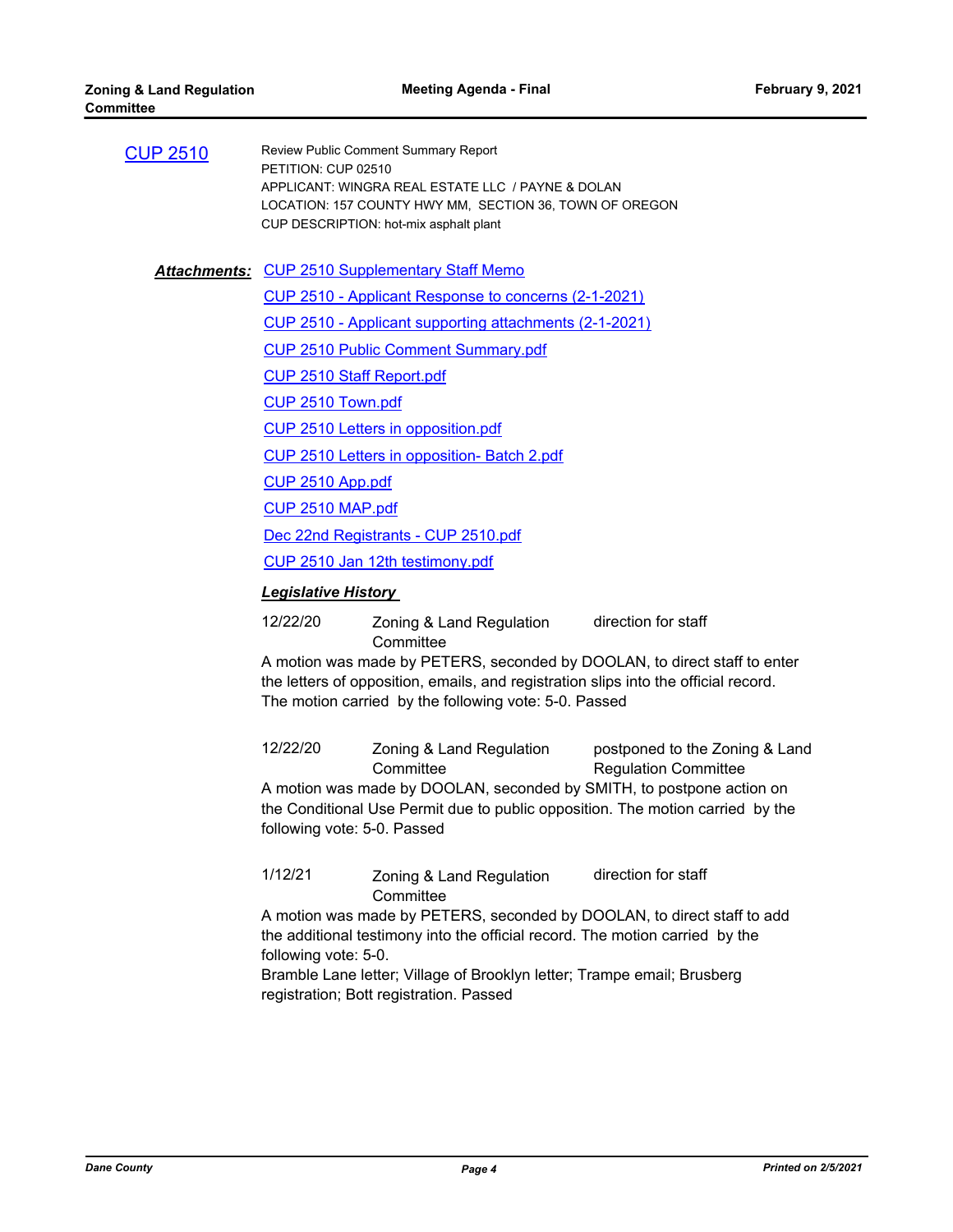|                 | 1/12/21                                                                                                                                                                                                                                                                                           | Zoning & Land Regulation<br>Committee            | suspended from the rules |  |  |  |  |
|-----------------|---------------------------------------------------------------------------------------------------------------------------------------------------------------------------------------------------------------------------------------------------------------------------------------------------|--------------------------------------------------|--------------------------|--|--|--|--|
|                 | A motion was made by SMITH, seconded by KIEFER, to suspend the rules to<br>allow additional verbal testimony to be received. The motion carried by the<br>following vote: 5-0.<br>In favor: None                                                                                                  |                                                  |                          |  |  |  |  |
|                 |                                                                                                                                                                                                                                                                                                   | Opposed: Bott, Baker, and Prigge Passed          |                          |  |  |  |  |
|                 | 1/12/21                                                                                                                                                                                                                                                                                           | Zoning & Land Regulation<br>Committee            | direction for staff      |  |  |  |  |
|                 | A motion was made by DOOLAN, seconded by KIEFER, to direct staff to send<br>the staff summary report of concerns to the applicant to address. The motion<br>carried by the following vote: 5-0. Passed                                                                                            |                                                  |                          |  |  |  |  |
| <b>CUP 2511</b> | PETITION: CUP 2511<br>APPLICANT: 4 D FARMS LLC / MADISON SAND & GRAVEL<br>LOCATION: 5379 CTH V, SECTION 22, TOWN OF VIENNA<br>CUP DESCRIPTION: Expansion of an existing mineral extraction site                                                                                                   |                                                  |                          |  |  |  |  |
|                 |                                                                                                                                                                                                                                                                                                   | Attachments: CUP 2511 Staff update memo 2 2 2021 |                          |  |  |  |  |
|                 | <b>CUP 2511 Applicant Response to concerns (2-1-21)</b>                                                                                                                                                                                                                                           |                                                  |                          |  |  |  |  |
|                 |                                                                                                                                                                                                                                                                                                   | <b>CUP 2511 Public Comment Summary</b>           |                          |  |  |  |  |
|                 | <b>CUP 2511 Staff Report</b><br>CUP 2511 Town.pdf<br>CUP 2511 condensed application<br>CUP 2511 Letters of opposition.pdf<br><b>CUP 2511 Letter in opposition.pdf</b><br>CUP 2511 Jan 12th Testimony.pdf                                                                                          |                                                  |                          |  |  |  |  |
|                 |                                                                                                                                                                                                                                                                                                   |                                                  |                          |  |  |  |  |
|                 |                                                                                                                                                                                                                                                                                                   |                                                  |                          |  |  |  |  |
|                 |                                                                                                                                                                                                                                                                                                   |                                                  |                          |  |  |  |  |
|                 |                                                                                                                                                                                                                                                                                                   |                                                  |                          |  |  |  |  |
|                 |                                                                                                                                                                                                                                                                                                   |                                                  |                          |  |  |  |  |
|                 |                                                                                                                                                                                                                                                                                                   | Email from Mr. Fox 2 2 2021 with attachments     |                          |  |  |  |  |
|                 | Letter from Dennis Kelley 2 2021                                                                                                                                                                                                                                                                  |                                                  |                          |  |  |  |  |
|                 | <b>Legislative History</b>                                                                                                                                                                                                                                                                        |                                                  |                          |  |  |  |  |
|                 | 12/22/20                                                                                                                                                                                                                                                                                          |                                                  |                          |  |  |  |  |
|                 | Zoning & Land Regulation<br>postponed to the Zoning & Land<br>Committee<br><b>Regulation Committee</b><br>A motion was made by PETERS, seconded by KIEFER, to postpone action on<br>the Conditional Use Permit due to public opposition. The motion carried by the<br>following vote: 5-0. Passed |                                                  |                          |  |  |  |  |
|                 | 1/12/21                                                                                                                                                                                                                                                                                           | Zoning & Land Regulation<br>Committee            | direction for staff      |  |  |  |  |
|                 | A motion was made by KIEFER, seconded by PETERS, to direct staff to add<br>the additional testimony into the official record. The motion carried by the<br>following vote: 5-0.<br>Fox opposition email Passed                                                                                    |                                                  |                          |  |  |  |  |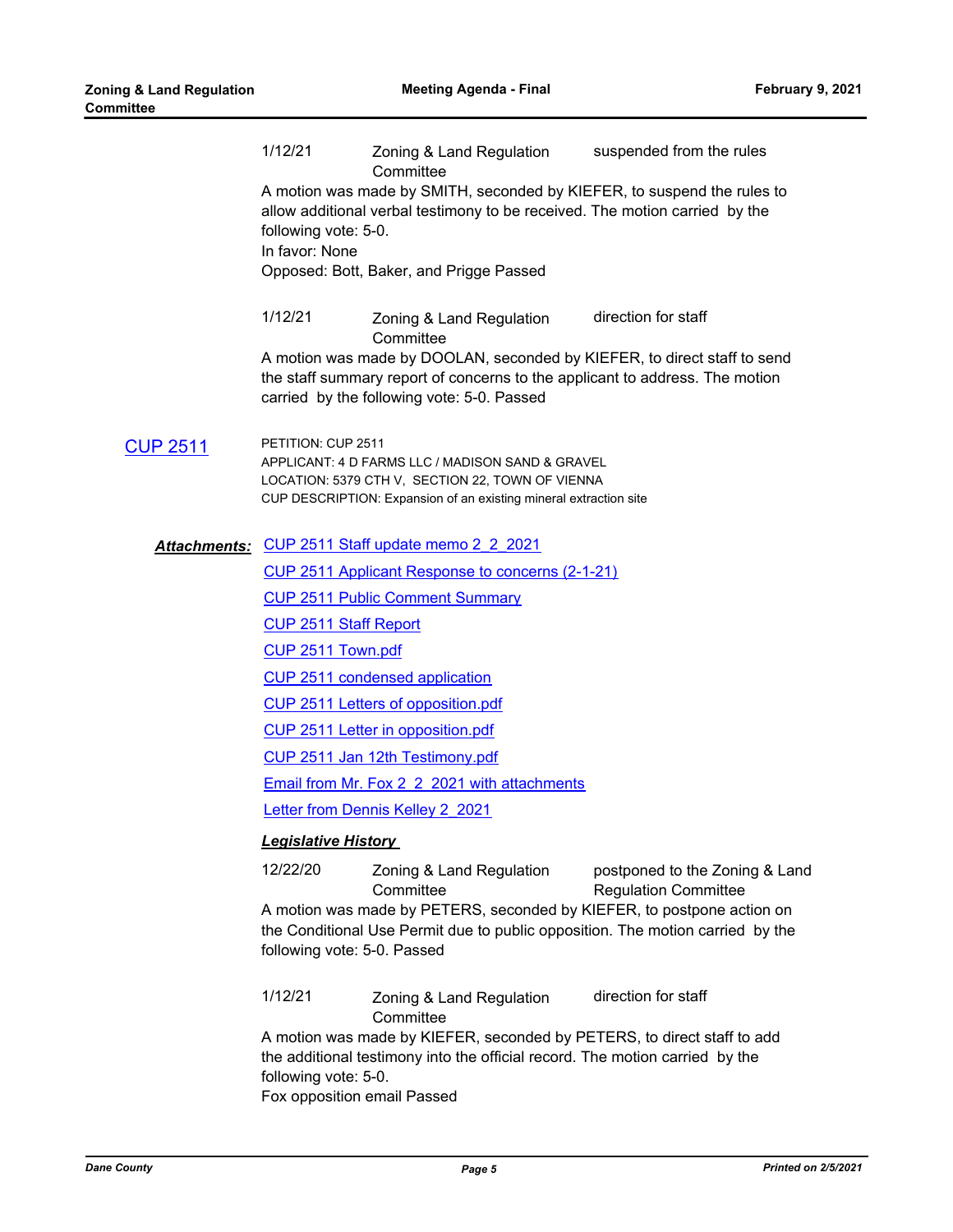1/12/21 Zoning & Land Regulation **Committee** suspended from the rules A motion was made by PETERS, seconded by DOOLAN, to suspend the rules to allow additional verbal testimony to be received. The motion carried by the following vote: 5-0. In favor: Kelley, Taff, and Anderson Opposed: Kelley Passed 1/12/21 Zoning & Land Regulation **Committee** direction for staff

A motion was made by PETERS, seconded by SMITH, to direct staff to send the staff summary report of concerns to the applicant to address. The motion carried by the following vote: 5-0. Passed

## **E. Plats and Certified Survey Maps**

#### **F. Resolutions**

- **G. Ordinance Amendment**
- **H. Items Requiring Committee Action**
- **I. Reports to Committee**
- **J. Other Business Authorized by Law**

**Discuss possible use of consent agenda for future meetings.**

## **K. Adjourn**

**Questions? Contact Planning and Development Staff, 266-4266, or plandev@countyofdane.com**